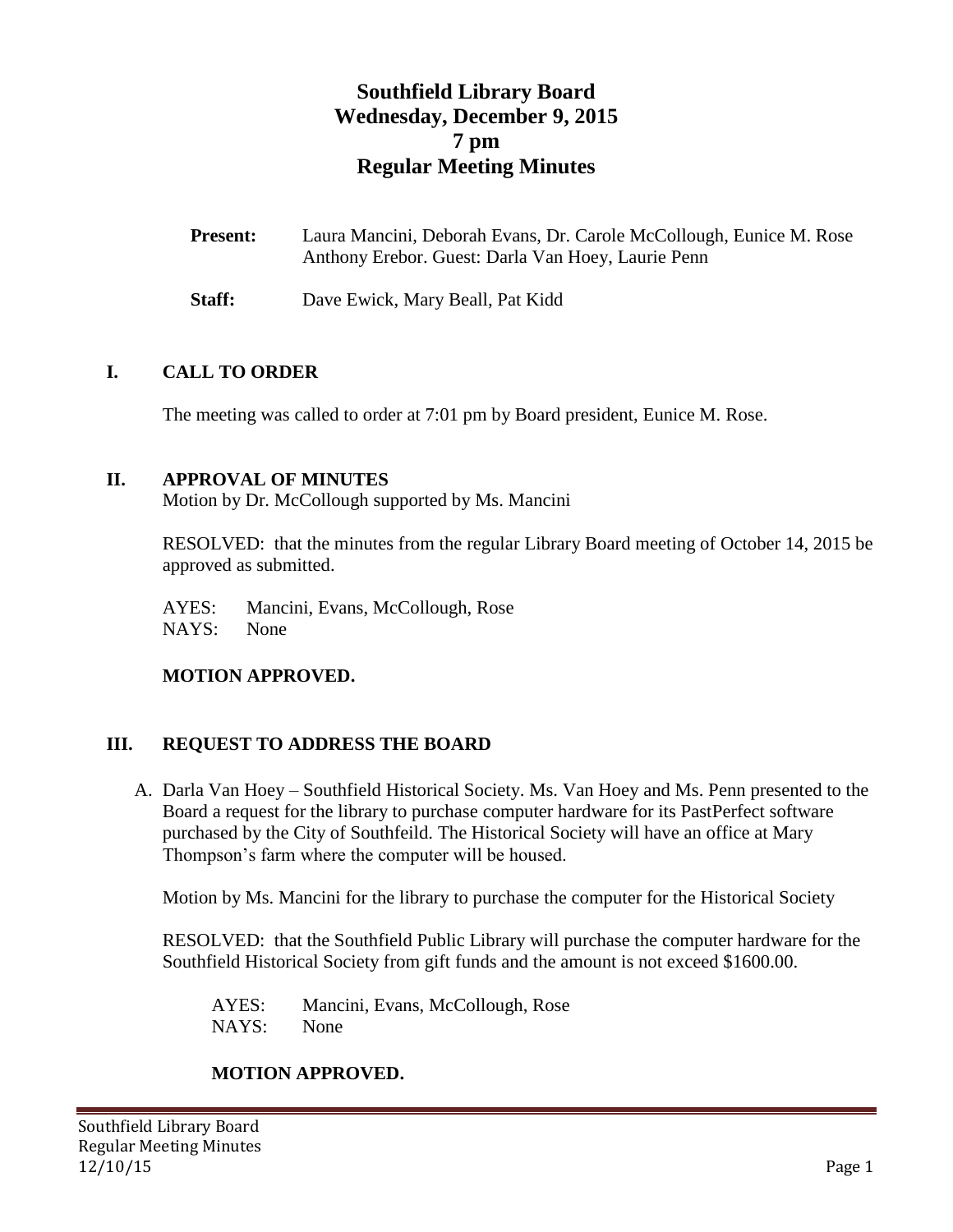## **IV. TREASURER'S REPORT**

A. The Revenue Report and Library External Accounts Balance Report was distributed to the Board and discussed.

Mr. Ewick discussed the library's financial standing as of December 2015.

Motion by Ms. Evans supported by Dr. McCollough

RESOLVED: that the Treasurer's Report of December 2015 be approved as submitted.

AYES: Mancini, McCollough, Evans, Rose NAYS: None

# **MOTION APPROVED.**

### **V. REPORTS**

.

- A. Jr. Library Board Report: JLB will have a holiday party on December 14, 2015. The JLB board will be meeting to put together care packages for the South Oakland Shelter to be distributed in time for the holidays.
- B. Deputy Librarian's Report: Mary Beall
	- Building Update: Efforts are underway to update and recover chairs that are in need of repair. The hvac system is undergoing preventative maintenance to the boilers.
	- Staffing Update: Security training is continuing, Officer Kelly Buckberry will address staff on workplace safety. LIC/CIC/Security meetings will continue to keep staff updated on current and changing security concerns.
- C. Update Friends Gala/MLA: The final figures from the Friends Gala are not available. MLA conference was held in Novi and was attended by Dave Ewick and several librarians.
- D. Restoring Hours: Mr. Ewick is considering options to restoring some operating hours to the library. Due to staffing concerns and budget restraints it will take time.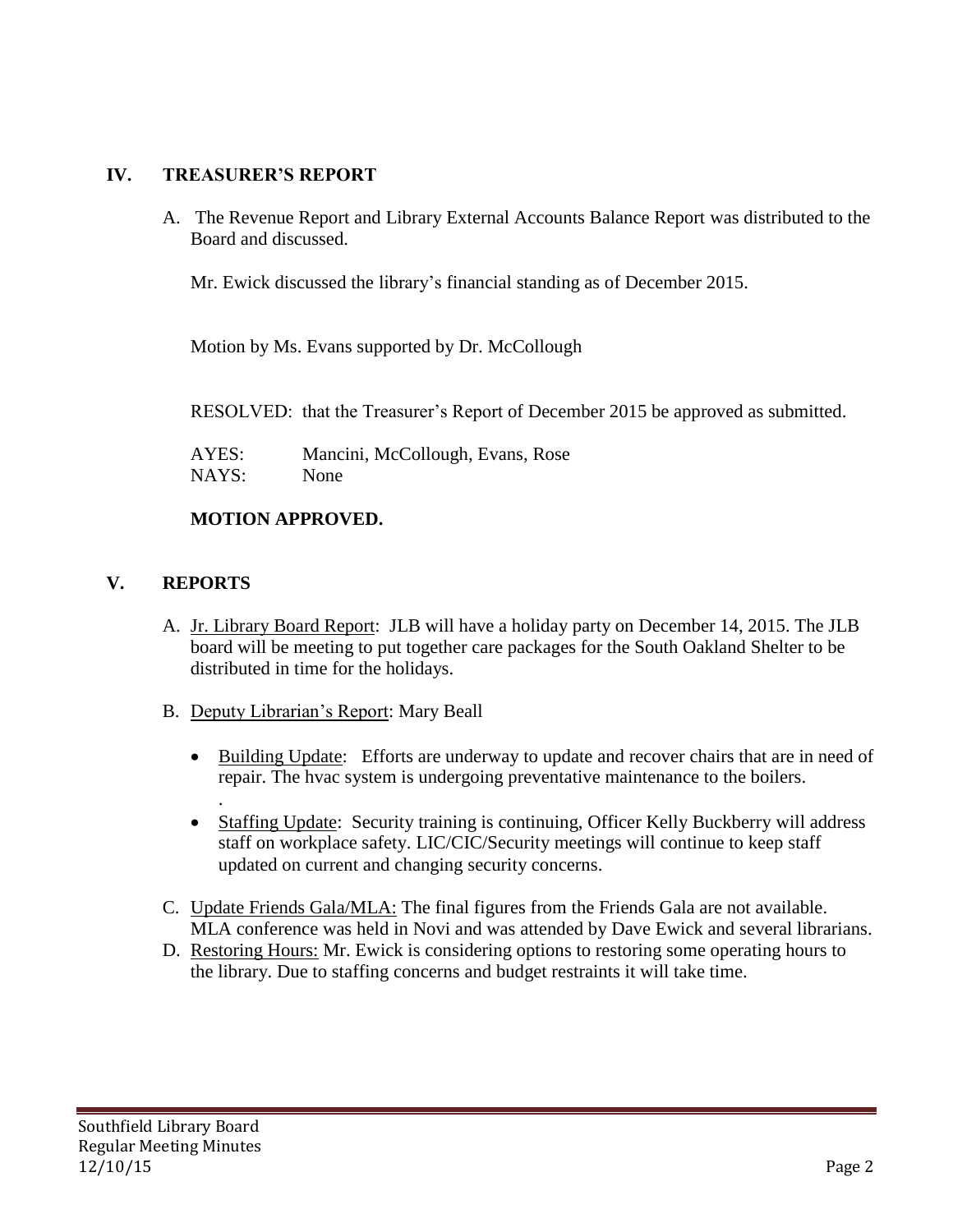#### **VI. OLD BUSINESS**

A. Library Board Calendar 2016: The Board discussed and agreed to accept the meeting schedule and time change to 7 pm for 2016.

Motion by Ms. Evans supported by Ms. Mancini

RESOLVED: that the Library Board Calendar of 2016 be approved as submitted.

| AYES: | Mancini, McCollough, Evans, Rose |
|-------|----------------------------------|
| NAYS: | None                             |

### **MOTION APPROVED.**

- B. Election of Board Officers:
	- 1. The appointment of new officers were submitted for approval President- Laura Mancini Vice Present- Dr. Carole McCollough

Motion by Ms. Evans supported by Dr. McCollough

RESOLVED: that the election of officers be approved as submitted.

AYES: Mancini, McCollough, Evans, Rose NAYS: None

### **MOTION APPROVED.**

2. Resignation from Board- Deborah Evans. Ms. Evans read her resignation to the Board in which it will be effective on December 31, 2015.

#### **VII NEW BUSINESS** A.

#### **VII ALL OTHER BUSINESS**

- A. Programming:
- B. Correspondence:
- C. Other upcoming events A.